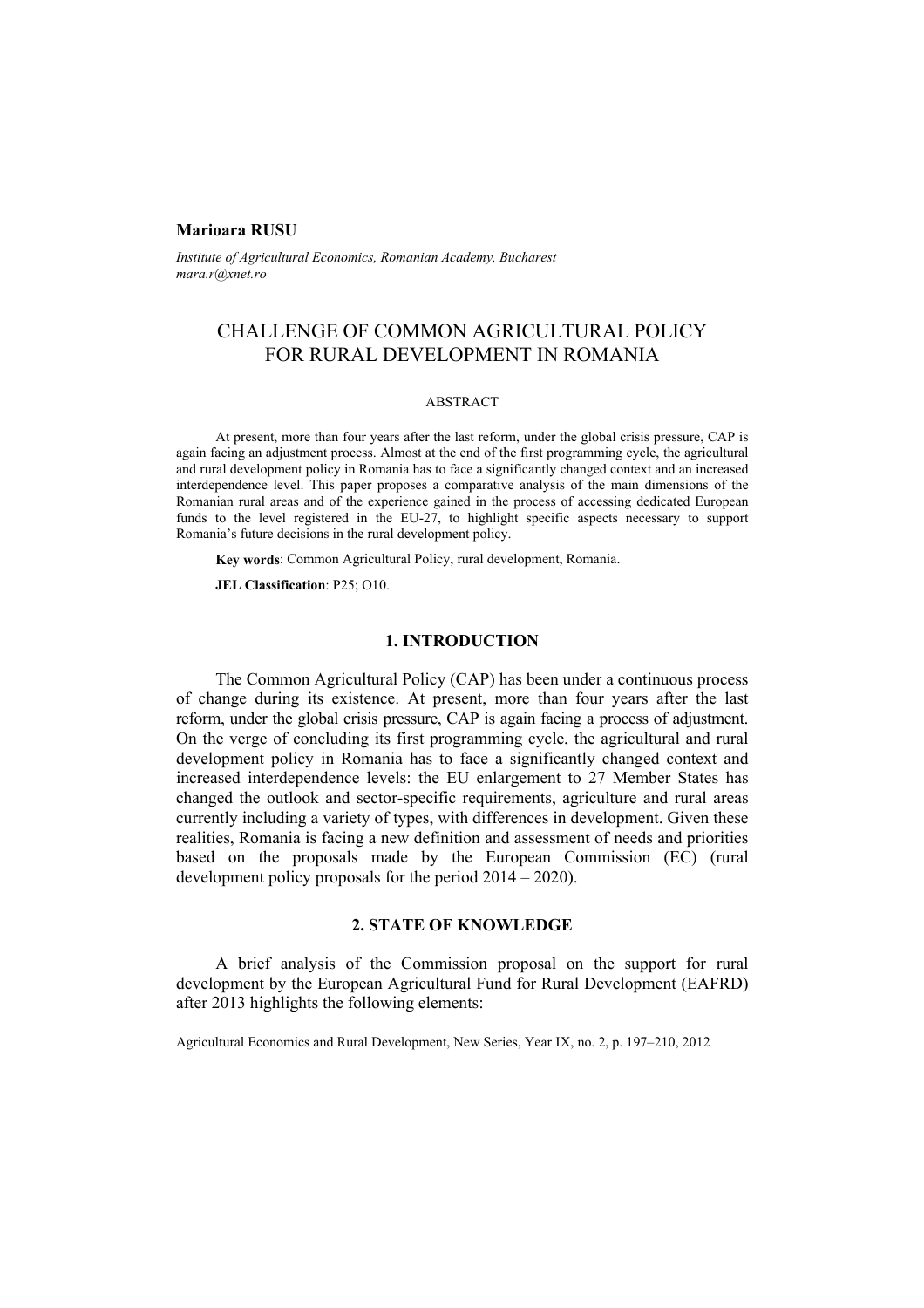the Commission Communication specifies that the rural development policy will be better coordinated with other EU policies in the case when EU wants to fulfil the objectives of Europe 2020 Strategy. A new legal mechanism, mentioned as the "Common Strategic Framework" (CSF) is proposed to guarantee this coordination;

 a partnership contracts will officialise the coordinated approach of policies at national level. The partnership contracts will represent a linking bridge connecting the challenges at EU level, on one hand, and the challenges at national, regional and local level, on the other hand. In the case of the rural development policy, these partnership contracts will replace the current National Strategic Plans and will be convened for each member state;

 the new measures will be mainly defined in relation to the types of support and beneficiaries, rather than in relation to priorities;

 each Plan will contain the general objectives to be fulfilled during its implementation, as well as series of intermediary objectives, to check up if the respective activity goes into the proposed direction;

 the new draft regulation on the rural development policy stipulates that RDP better operates if certain prior conditions are fulfilled. These are called "exante conditionalities";

 the Member States and regions will have the possibility to provide special support to certain groups, zones or objectives in the future, if they desire. However, the new draft EAFRD regulation underlines that a special emphasis should be laid on: the young farmers, the small farms, the mountain areas, the short supply chains, the special agricultural sectors;

 the Member States and regions will have the possibility to develop rural development sub-programs focusing on the needs of any theme mentioned in the regulation draft;

 EARFD will be available to cover the preparatory stage, while the Local Action Groups (LAGs) can develop a knowledge and skill base for the subsequent implementation of a local strategy. As a special provision, for the LAGs that have not been involved in Leader in the period 2007–2013, a new "start-up kit" will be introduced, to be adapted to the specific needs of a given territory;

 $\blacksquare$  the network approach consolidation will continue to play a key-role in the development of rural areas;

#### **3. MATERIAL AND METHOD**

Based on Commission Communication on the CAP review, the objective of this paper is to conduct a comparative analysis on the dimension of rural development and the experience gained in the process of accessing European funds in Romania to the level registered in the EU27, to highlight specific aspects in order to identify solutions and grounding future decisions in the Romanian rural development policy.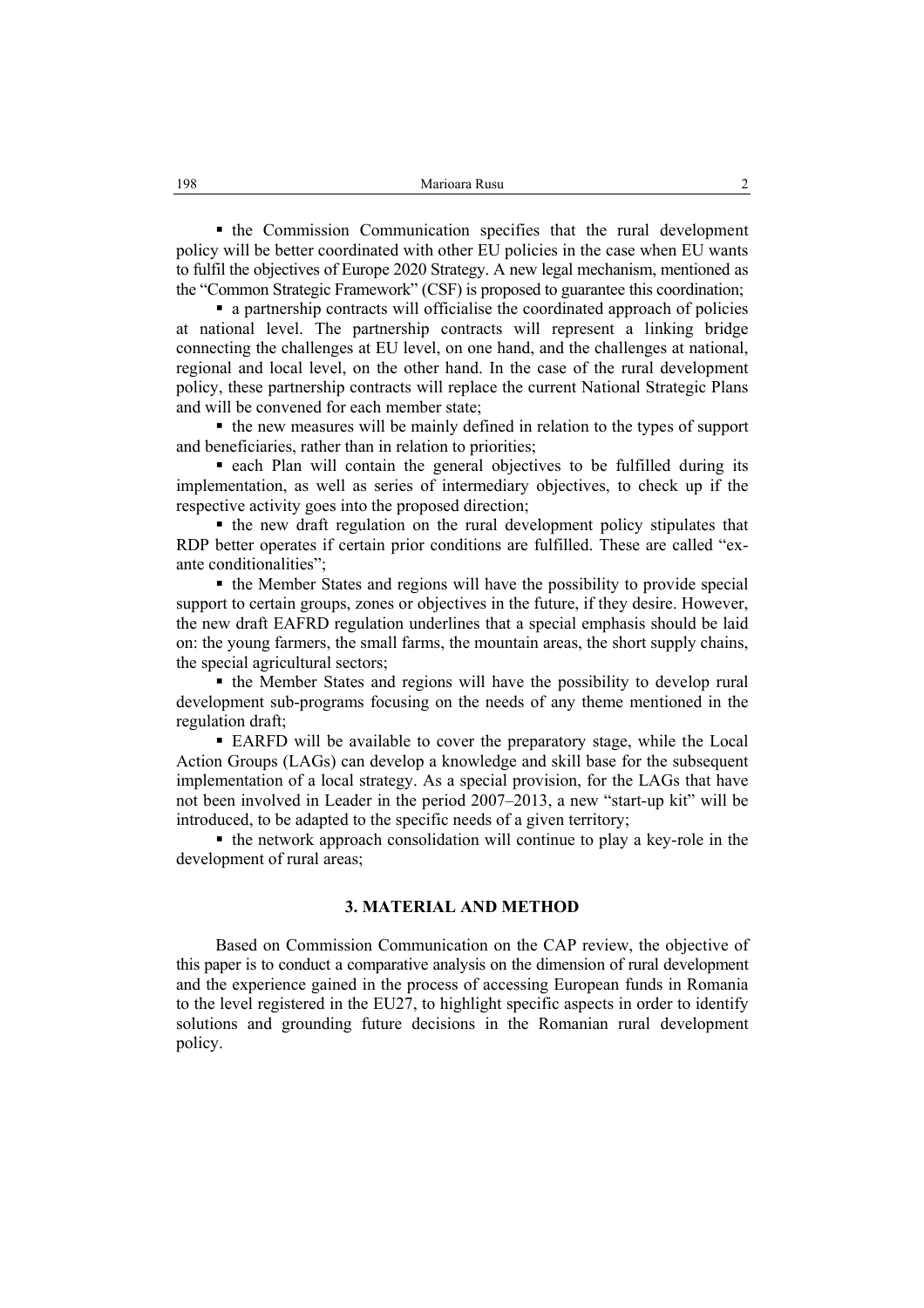#### **4. RESULTS AND DISCUSSIONS**

For the rural area characterization purpose, the present paper used the typology agreed by the (EC) European Commission in the year 2010, which classifies the zones into predominantly rural, intermediate rural and predominantly urban (EC, 2010). According to this classification, the Romanian rural area (predominantly rural areas and intermediate rural areas) represents 99.2% of the territory and 89.7% of the population.

#### **4.1. Rural Romania compared to EU-27: characteristics and evolutions**

In order to have a pertinent evaluation and analysis base, we present a recent picture of the Romanian rural area and agricultural sector.

The population structure by age groups does not feature significant variations by the three types of regions (Table 1). However, it can be noticed that the share of population of working age is slightly higher in the predominantly urban areas while the predominantly rural areas have a higher share of persons over 65 years of age. Except for the predominantly urban areas, Romania has a less demographically aged population than that of the EU-27.

| Age category               | Romania<br>$EU-27$                |                                                        |                                          |                                                             |  |
|----------------------------|-----------------------------------|--------------------------------------------------------|------------------------------------------|-------------------------------------------------------------|--|
|                            | Structure by age<br>groups (2008) | Population's<br>ageing $(0-14)$<br>years / > 64 years) | <b>Structure by age</b><br>groups (2008) | Population's<br>ageing $(0-14)$<br>years $/$ > 64<br>years) |  |
|                            |                                   | Predominantly rural regions                            |                                          |                                                             |  |
| $0-14$ years               | 16.1                              | 1.03                                                   | 15.7                                     | 0.88                                                        |  |
| $15-64$ years              | 68.4                              |                                                        | 66.5                                     |                                                             |  |
| $> 64$ years               | 15.6                              |                                                        | 17.8                                     |                                                             |  |
| Intermediate rural regions |                                   |                                                        |                                          |                                                             |  |
| $0-14$ years               | 15.1                              | 1.06                                                   | 15.6                                     | 0.92                                                        |  |
| $15-64$ years              | 70.5                              |                                                        | 67.3                                     |                                                             |  |
| $> 64$ years               | 14.3                              |                                                        | 17.0                                     |                                                             |  |
|                            |                                   | Predominantly urban regions                            |                                          |                                                             |  |
| $0-14$ years               | 12.0                              | 0.84                                                   | 15.9                                     | 1.00                                                        |  |
| $15-64$ years              | 73.8                              |                                                        | 68.1                                     |                                                             |  |
| $> 64$ years               | 14.3                              |                                                        | 15.9                                     |                                                             |  |
| Total                      |                                   |                                                        |                                          |                                                             |  |
| $0-14$ years               | 15.2                              | 1.02                                                   | 15.7                                     | 0.92                                                        |  |
| $15-64$ years              | 69.9                              |                                                        | 67.2                                     |                                                             |  |
| $> 64$ years               | 14.9                              |                                                        | 17.1                                     |                                                             |  |

*Table 1*  Structure of population by age groups and the population's ageing index by types of areas, in Romania and in EU-27

*Source:* Calculations based on the European Commission's data, 2010.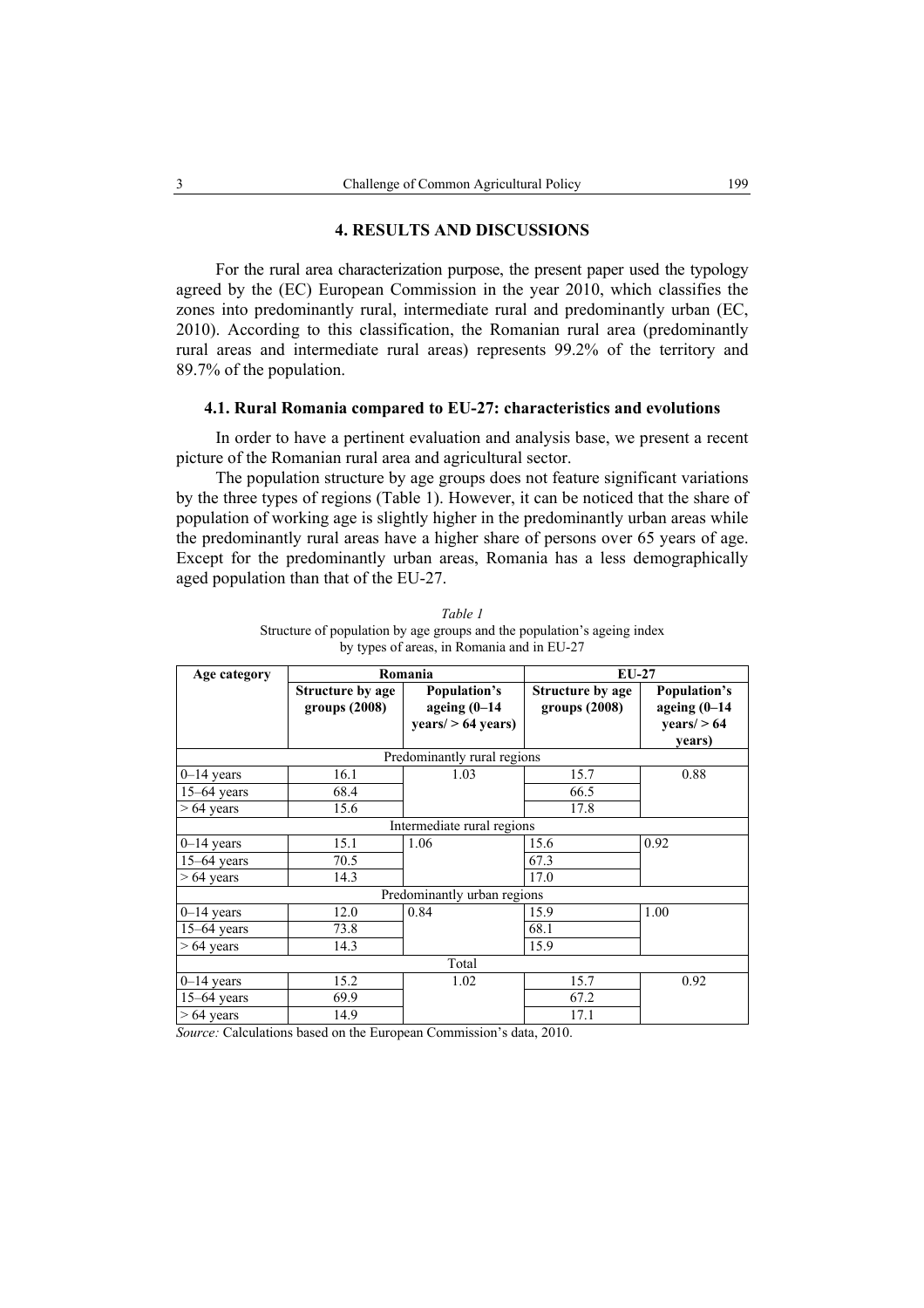While the primary sector represented 4.6% and 2.4% respectively of the gross value added in the predominantly rural areas and intermediate rural areas in EU-27, in Romania the share was much higher: 11.2% and 6.1% respectively. Both in EU-27 and in Romania, the tertiary sector prevails regardless of the type of area. The gross value added evolution reveals a similar situation both in EU-27 and in Romania, i.e. the diminution of GVA share in the primary sector (see Table 2).

As regards the share of the population employed in the primary sector (Table 3), the data reveal a significant difference between Romania and EU-27 (30.3% and 5.2% respectively). By types of rural areas, the labour force in the primary sector has the same high values: 38.6% in the predominantly rural areas and 29.6% in the intermediate rural areas. At the same time, the employment in the primary sector decreased in all the three types of areas, this trend being also noticed in EU-27, yet to a lesser extent.

The employment rate in Romania was 62.3 %, lower than in EU-27 (Table 4). The predominantly rural areas have the lowest employment rate  $-58.5\%$ . In the period 2003–2007, in EU-27 the employment rate increased in all types of areas, while in Romania it had a decreasing trend in the predominantly and intermediate rural areas, with an increasing trend in the predominantly urban areas.

| <b>Sector</b> |                               | Romania                     |                               | $EU-27$              |  |
|---------------|-------------------------------|-----------------------------|-------------------------------|----------------------|--|
|               | <b>Share of GVA</b><br>(2007) | <b>GVA</b> evolution        | <b>Share of GVA</b><br>(2007) | <b>GVA</b> evolution |  |
|               |                               | Predominantly rural regions |                               |                      |  |
| Primary       | 11.2                          | $-9.4$                      | 4.6                           | $-1.2$               |  |
| Secondary     | 37.7                          | 4.9                         | 31.4                          | 0.4                  |  |
| Tertiary      | 51.0                          | 4.5                         | 64.0                          | 0.8                  |  |
|               |                               | Intermediate rural regions  |                               |                      |  |
| Primary       | 6.1                           | $-5.5$                      | 2.4                           | $-0.5$               |  |
| Secondary     | 41.7                          | 0.7                         | 29.9                          | 0.1                  |  |
| Tertiary      | 52.2                          | 4.8                         | 67.7                          | 0.4                  |  |
|               |                               | Predominantly urban regions |                               |                      |  |
| Primary       | 0.3                           | $-0.5$                      | 0.6                           | $-0.1$               |  |
| Secondary     | 30.5                          | $-1.9$                      | 22.3                          | $-0.7$               |  |
| Tertiary      | 69.2                          | 2.3                         | 77.1                          | 0.9                  |  |
|               |                               | Total                       |                               |                      |  |
| Primary       | 6.5                           | $-6.1$                      | 1.8                           | $-0.4$               |  |
| Secondary     | 37.8                          | 1.4                         | 26.2                          | $-0.2$               |  |
| Tertiary      | 55.7                          | 4.7                         | 72.0                          | 0.7                  |  |

*Table 2*  Structure and evolution of the gross value added by economic branches, by types of areas, in Romania and in EU-27

*Source:* Calculations based on the European Commission's data, 2010.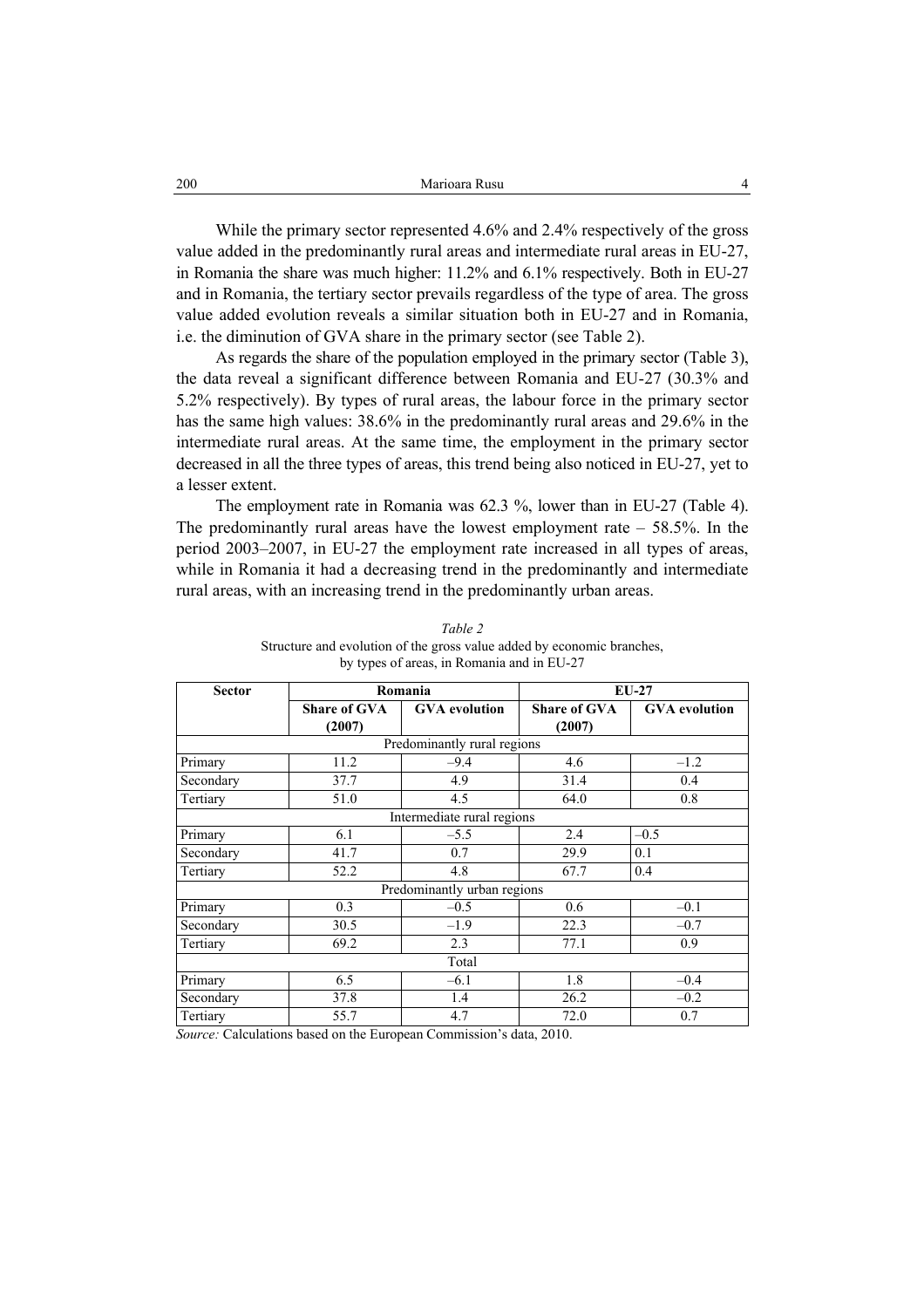| Table 3                                                          |
|------------------------------------------------------------------|
| Structure and evolution of labour employment by activity sectors |
| and types of areas in Romania and in EU-27                       |

| <b>Sector</b>              | Romania          |                             | <b>EU-27</b>     |                 |  |
|----------------------------|------------------|-----------------------------|------------------|-----------------|--|
|                            | Share of         | Labour                      | <b>Share of</b>  | Labour          |  |
|                            | employed         | employment                  | employed         | employment      |  |
|                            | population by    | evolution                   | population by    | evolution       |  |
|                            | economic sectors | $(2002 - 2007)$             | economic sectors | $(2002 - 2007)$ |  |
|                            | (2007)           |                             | (2007)           |                 |  |
|                            |                  | Predominantly rural regions |                  |                 |  |
| Primary                    | 38.9             | $-5.1$                      | 14.2             | $-2.4$          |  |
| Secondary                  | 29.0             | 2.3                         | 29.1             | 0.0             |  |
| Tertiary                   | 32.1             | 2.7                         | 56.7             | 2.3             |  |
|                            |                  | Intermediate rural regions  |                  |                 |  |
| Primary                    | 29.6             | $-4.7$                      | 6.3              | $-1.2$          |  |
| Secondary                  | 32.9             | 0.7                         | 28.7             | $-0.7$          |  |
| Tertiary                   | 37.5             | 4.0                         | 64.9             | 2.0             |  |
|                            |                  | Predominantly urban regions |                  |                 |  |
| Primary                    | 1.1              | $-0.4$                      | 1.4              | $-0.2$          |  |
| Secondary                  | 29.6             | $-0.5$                      | 22.4             | $-1.7$          |  |
| Tertiary                   | 69.2             | 5.4                         | 76.2             | 1.9             |  |
| Total                      |                  |                             |                  |                 |  |
| Primary                    | 30.3             | $-5.1$                      | 5.8              | $-1.1$          |  |
| Secondary                  | 30.9             | 0.8                         | 26.1             | $-1.0$          |  |
| Tertiary<br>$-1$ $-1$ $-1$ | 38.8             | 4.2<br>.                    | 68.1             | 2.1             |  |

*Source:* Calculations based on the European Commission's data, 2010.

| Table 4                                                                       |
|-------------------------------------------------------------------------------|
| Employment rate and its evolution in the period 2003–2007, by types of areas, |
| in Romania and in EU-27                                                       |

| Type of zone                      |                                     | Romania                                                | $EU-27$                                    |                                                        |
|-----------------------------------|-------------------------------------|--------------------------------------------------------|--------------------------------------------|--------------------------------------------------------|
|                                   | Employment<br>rate (2007)<br>$(\%)$ | <b>Employment</b><br>rate evolution<br>$(2003 - 2007)$ | <b>Employment</b><br>rate (2007)<br>$(\%)$ | <b>Employment</b><br>rate evolution<br>$(2003 - 2007)$ |
| Predominantly rural regions       | 58.5                                | $-2.20$                                                | 61.6                                       | 1.20                                                   |
| Intermediate rural regions        | 65.5                                | $-3.14$                                                | 65.0                                       | 1.77                                                   |
| Predominantly<br>urban<br>regions | 64.7                                | 7.05                                                   | 71.0                                       | 195                                                    |
| Total                             | 62.3                                | $-1.65$                                                | 65.4                                       | 2.8                                                    |

*Source:* Calculations based on the European Commission's data, 2010.

With 2840 thousand employed persons in the year 2008 (30.3%) and with a gross value added of 7193.4 million euro (6.5%), the primary sector is an extremely important sector in Romania's economy. In the period 2000–2008, a slight decreasing tendency of the population employed in the primary sector was noticed  $(-2.5\%$ annually) as well as a slight GVA increase (by 1.1% annually) (see Table 5).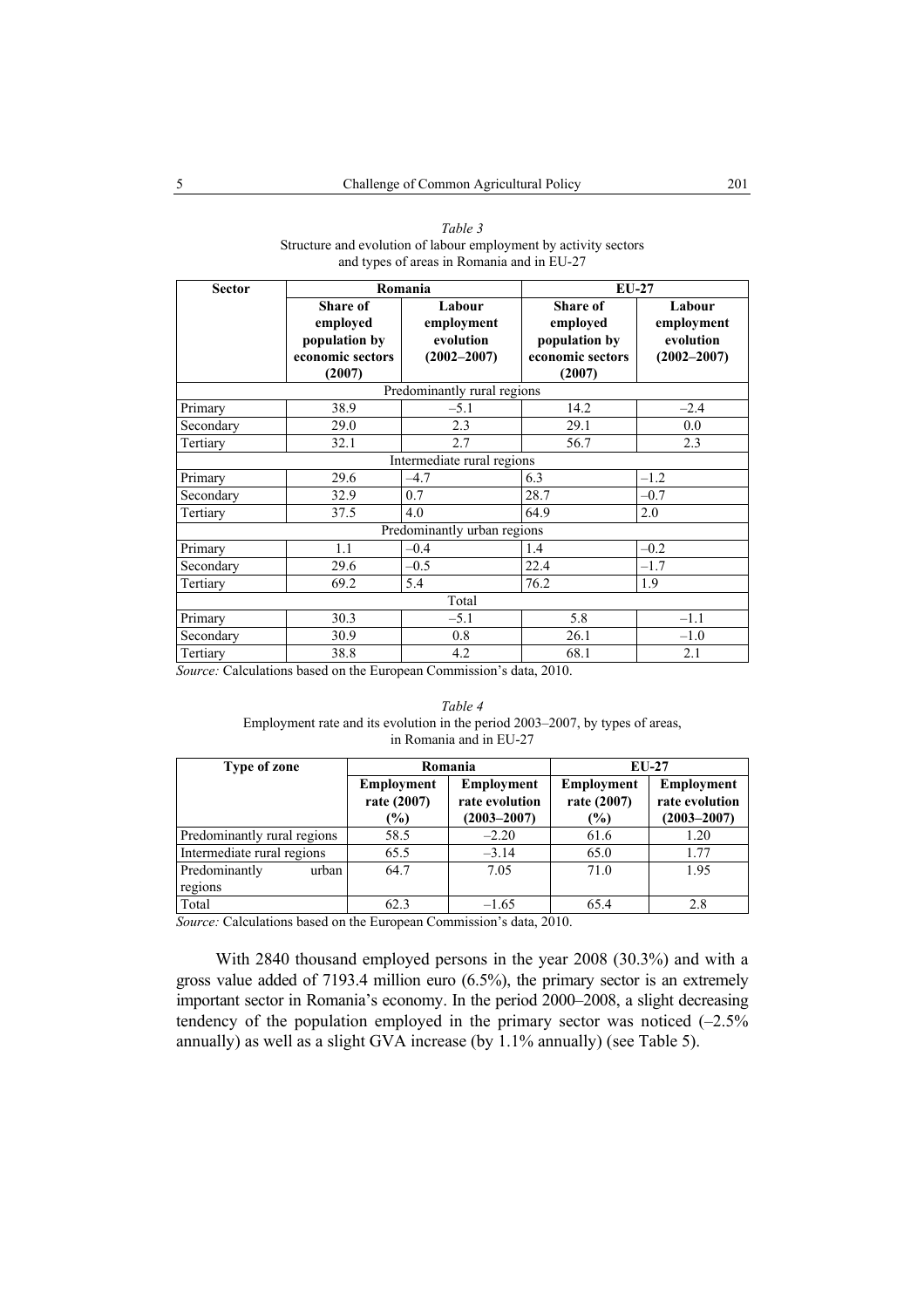| <b>Indicators</b>                                     | Unit of measure  | Romania | EU-27    |
|-------------------------------------------------------|------------------|---------|----------|
| Population employed in the primary sector             | thousand persons | 2840    | 12984    |
| Share of population employed in the primary sector    | $\frac{0}{0}$    | 30.3    | 5.8      |
| Evolution of the share of population employed in the  | $%$ per year     | $-2.5$  | $-19$    |
| primary sector $(2002-2007)$                          |                  |         |          |
| GVA in the primary sector                             | million euro     | 7193.4  | 201057.0 |
| GVA share in the primary sector                       | $\frac{0}{0}$    | 6.5     | 1.8      |
| GVA share evolution in the primary sector (2002–2007) | $%$ per year     | 1.1     | $-0.1$   |

*Table 5*  Economic development of the primary sector in Romania and in EU-27

*Source:* According to the European Commission's data, 2010

There are 13.7 million farms in EU-27, out of which 3.9 million in Romania (28.7%). While in EU-27 the average farm size is 12.6 hectares, in Romania the average farm size is only 3.5 ha, i.e. four times smaller. The differences are even higher if the economic size is considered: the EU-27 average is 11.3 ESU and in Romania the average economic size is only 1 ESU (Table 6).

The labour employed in the EU-27 agricultural sector totalled 2.2 million annual work units (AWU), which represented about 18.8% of the labour force employed in the primary sector. The main characteristic of EU agriculture is represented by the family farms, which on the average provide 1–1.5 jobs (EU, 2010). As it can be seen from the table above, in Romania the agricultural production is mainly based on the small-sized semi-subsistence farms, which have an extremely large share  $-78\%$  ( $\leq 1$  ESU).

|                                          | Unit of measure | Romania       | $EU-27$   |
|------------------------------------------|-----------------|---------------|-----------|
| Number of farms                          | no.             | 3931350       | 13700400  |
| Utilized agricultural area               | ha              | 13753050      | 172485050 |
| Labour force                             | <b>AWU</b>      | 2205280       | 11696730  |
| Average farm size                        | ha              | 3.5           | 12.6      |
| Share of farms by different size classes |                 | $\frac{0}{0}$ |           |
| $<$ 5ha                                  |                 | 89.9          | 70.4      |
| $5-50$ ha                                |                 | 9.8           | 24.5      |
| $> 50$ ha                                |                 | 0.4           | 5.1       |
| Average economic farm size               | <b>ESU</b>      | 1.0           | 11.3      |
| Share of farms by economic size classes  |                 | $\frac{0}{0}$ |           |
| $<$ 2 ESU                                |                 | 94.0          | 60.8      |
| $2 - 100$ ESU                            |                 | 6.0           | 36.9      |
| $>100$ ESU                               |                 | 0.0           | 2.2       |
| Importance of semi-subsistence farms     |                 |               |           |
| Number of farms under 1 ESU              | no.             | 3064670       | 6389390   |
| Share of farms under 1 ESU               | $\frac{0}{0}$   | 78.0          | 46.6      |

*Table 6*  Farm structure in Romania and in EU-27

*Source:* Calculations based on the European Commission's data, 2010.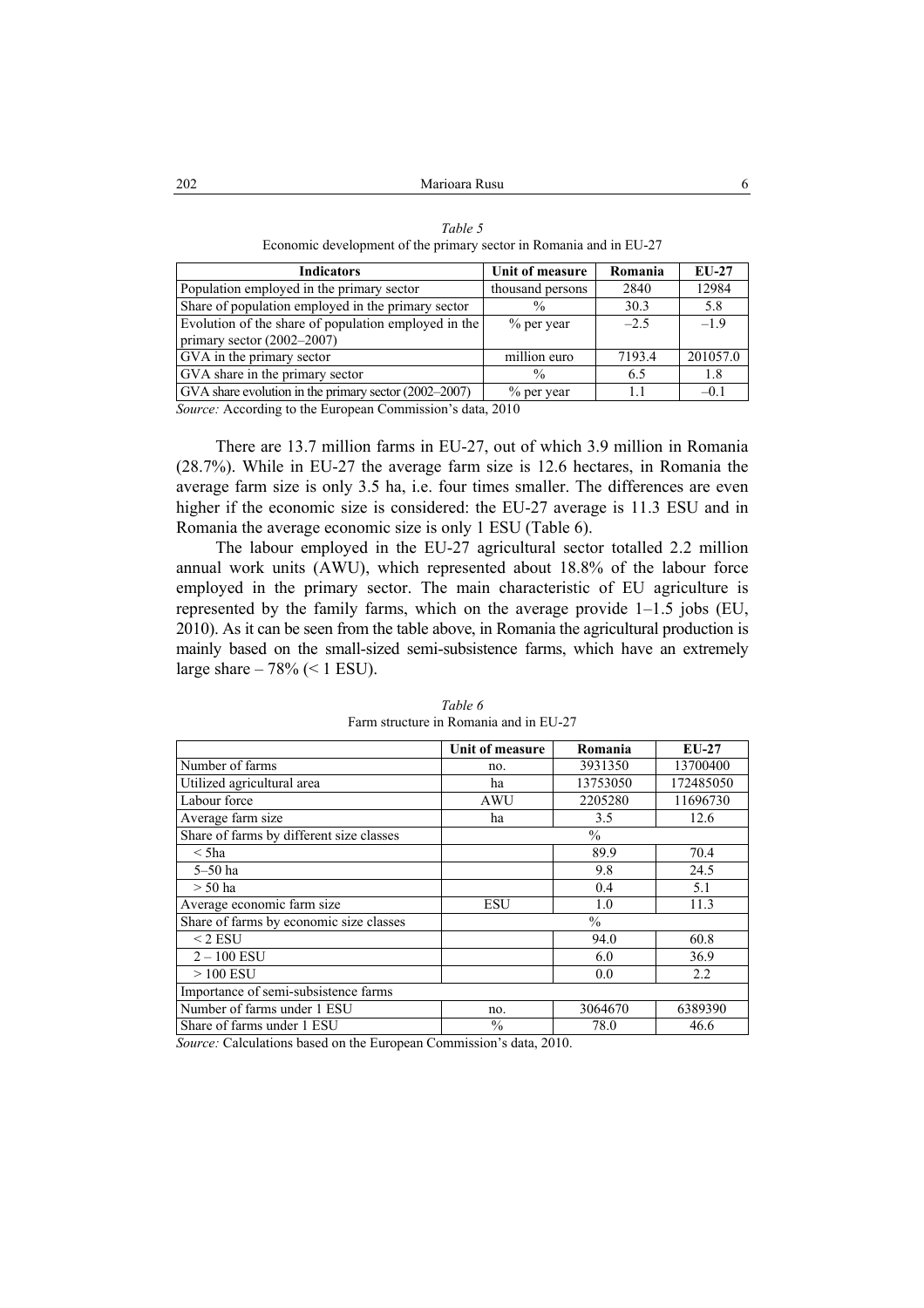In the year 2005, in EU-27, one-fifth of farmers had agricultural training, while in Romania their share was 2.7 times lower (i.e. 7.4%) (Table 7).

| Table 7                                                    |
|------------------------------------------------------------|
| Vocational training in agriculture in Romania and in EU-27 |

|                                                       | Romania % | $EU-27\%$ |
|-------------------------------------------------------|-----------|-----------|
| Share of farmers with basic agricultural knowledge or |           | 20.0      |
| with completed agricultural training                  |           |           |

*Source:* According to the European Commission's data, 2010.

While in EU-27 there is one young farmer in 9 farmers over 55 years of age, in Romania the ratio is almost double: 1 in 17 (see Table 8)

|  | Table 8 |                                                |
|--|---------|------------------------------------------------|
|  |         | Farmers' ageing index, in Romania and in EU-27 |

|                                                                   | Romania | EU-27 |
|-------------------------------------------------------------------|---------|-------|
| $\text{Farmers}$ < 35 years / farmers > 55 years ratio            | 0.06    |       |
| <i>Source:</i> According to the European Commission's data, 2010. |         |       |

As regards labour productivity, the differences between Romania and EU-27 are significant: in Romania, labour productivity represents only one quarter of the labour productivity in EU-27 (Table 9). Furthermore, in the period 2003–2007, labour productivity in EU-27 increased by 2.7% each year, while in Romania the labour productivity growth rate reached only 0.1%.

| Table 9                                                     |
|-------------------------------------------------------------|
| Labour productivity in agriculture, in Romania and in EU-27 |

|                                         | UM            | Romania | EU-27 |
|-----------------------------------------|---------------|---------|-------|
| GVA / AWU (2006–2008)                   | $EU-27 = 100$ | 25      | 12719 |
|                                         | Index euro    |         |       |
| Annual average growth of GVA/AWU (2003- | $\%$ per year |         | 2.7   |
| 2007)                                   |               |         |       |

*Source:* According to the European Commission's data, 2010.

The agri-food industry represents an important sector for Romania's economy by the share of employed population (2.3% of total employed population) and its share in the gross value added (6.3%). Labour productivity in Romania's agri-food industry, i.e. 32000 thousand euro/employee is lower than that in EU-27. For all the three indicators taken into consideration (Table 10), the annual growth rate was higher in Romania compared to EU-27.

The extensive agriculture in Romania has a much higher share than the EU-27 average: 41.3% of the arable land area and 38.6% of the land area under pastures (Table 11).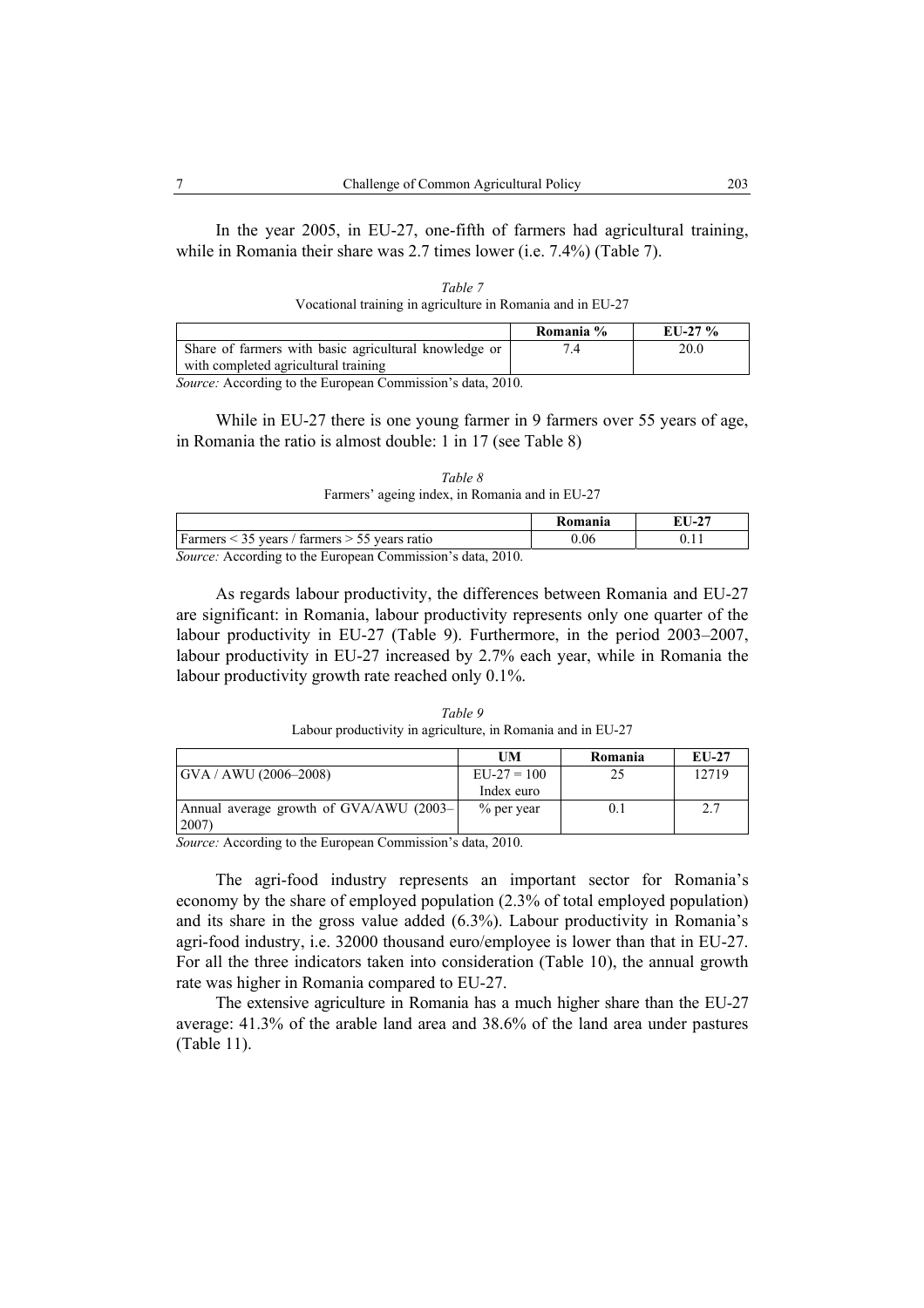|                                                            | UM                                   | Romania | $EU-27$  |  |  |
|------------------------------------------------------------|--------------------------------------|---------|----------|--|--|
|                                                            | Labour productivity in food industry |         |          |  |  |
| GVA/employee (2007)                                        | thousand euro<br>/employee           | 32.0    | 44.7     |  |  |
| Annual average growth of GVA/employee                      | % per year                           | 7.1     | 1.5      |  |  |
|                                                            | Employment development               |         |          |  |  |
| Number of employees                                        | $1000$ pers.                         | 216.5   | 4992.3   |  |  |
| Share of employees in the agri-food industry               | $\frac{0}{0}$                        | 2.3     | 2.2      |  |  |
| Employment evolution (2005–2007)                           | % per year                           | $-0.3$  | 0.1      |  |  |
|                                                            | Gross value added                    |         |          |  |  |
| Total gross value added in the agri-food<br>industry       | million euro                         | 6928.3  | 223074.4 |  |  |
| GVA share in the agri-food industry                        | $\frac{0}{0}$                        | 6.3     | 2.0      |  |  |
| GVA evolution in the agri-food industry<br>$(2000 - 2007)$ | $%$ per year                         | 6.77    | 1.09     |  |  |

*Table 10*  Agri-food industry indicators, in Romania and in EU-27

*Source*: According to the European Commission's data, 2010.

*Table 11*  Share of land areas with extensive agriculture

|                                                                 | UM            | Romania | EU-27 |
|-----------------------------------------------------------------|---------------|---------|-------|
| Share of land areas under cereals with average vields by 60%    | $\frac{0}{0}$ | 413     | 15.8  |
| lower than the average yields in EU-27 (2005–2007 average)      |               |         |       |
| Share of extensive pastures on which livestock density is lower | $\frac{0}{0}$ | 38.6    | 22.8  |
| than $1$ LLU/ha $(2007)$                                        |               |         |       |

*Source:* According to the European Commission's data, 2010.

It is estimated that the areas with high natural values cover 10% of the agricultural land and 30% of the forestland in Romania (Table 12). The implementation of Natura 2000 Directive had a significant contribution to biodiversity preservation.

*Table 12*  Share of Natura 2000 land areas, in Romania and in EU-27 (May 2010)

|                                                       | UM            | Romania        | EU-27 |
|-------------------------------------------------------|---------------|----------------|-------|
| Special Protection Areas                              | $\frac{0}{0}$ | 0 <sub>0</sub> | 11.4  |
| Sites of Community Importance                         | $\frac{0}{0}$ | 132            | 137   |
| Share of Utilized Agricultural Area under Natura 2000 | $\frac{0}{0}$ |                | 10.4  |
| Share of forestland under Natura 2000                 | $\frac{0}{0}$ | 29.7           | 23.6  |

*Source:* According to the European Commission's data, 2010.

The share of households with other income sources than agriculture in Romania reveals a situation that is relatively similar to that in EU-27 (Figure 1): differences appear in the case of predominantly rural areas.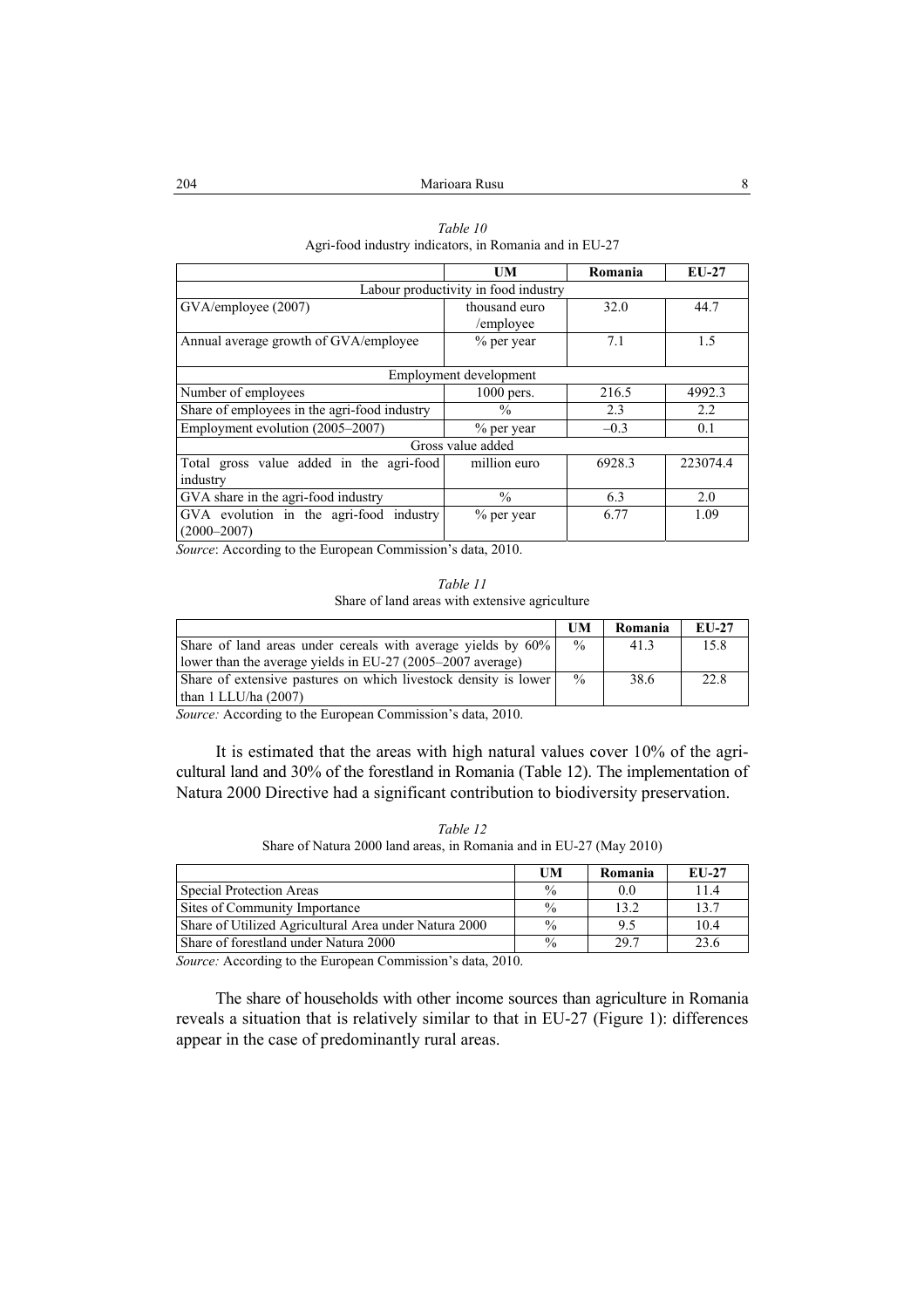

*Source:* Calculations based on the European Commission's data, 2010.



Following the analysis of employment in the secondary and tertiary sectors, it can be noticed that Romania, compared to EU-27, has lower values in the predominantly and intermediate rural areas (Table 13). This reveals a higher dependence of these areas on the agricultural activity. While in EU-27, in the period 2000– 2007, a slight annual increase of employment in the secondary and tertiary sectors could be noticed, in Romania a decreasing trend in the rural areas was noticed.

One of the development opportunities for the rural areas is the tourism activity. The number of beds on accommodation units in the predominantly and intermediate rural areas (93.6 % of total number) places Romania in a favourable position (Table 14). Yet it should be mentioned that although the yearly tourism activity development in these areas is positive, it is lower than in the predominantly urban areas.

#### **4.2. Rural Development Policy**

The integrated approach to the rural development policy in Romania took place under the EU integration pressure (since 1998). The National Plan completed in 2000, for the implementation of SAPARD program included 11 measures, marking one of the most dispersed rural resource allocations. Through this plan, Romania has allocated most of the available resources for the rural infrastructure development.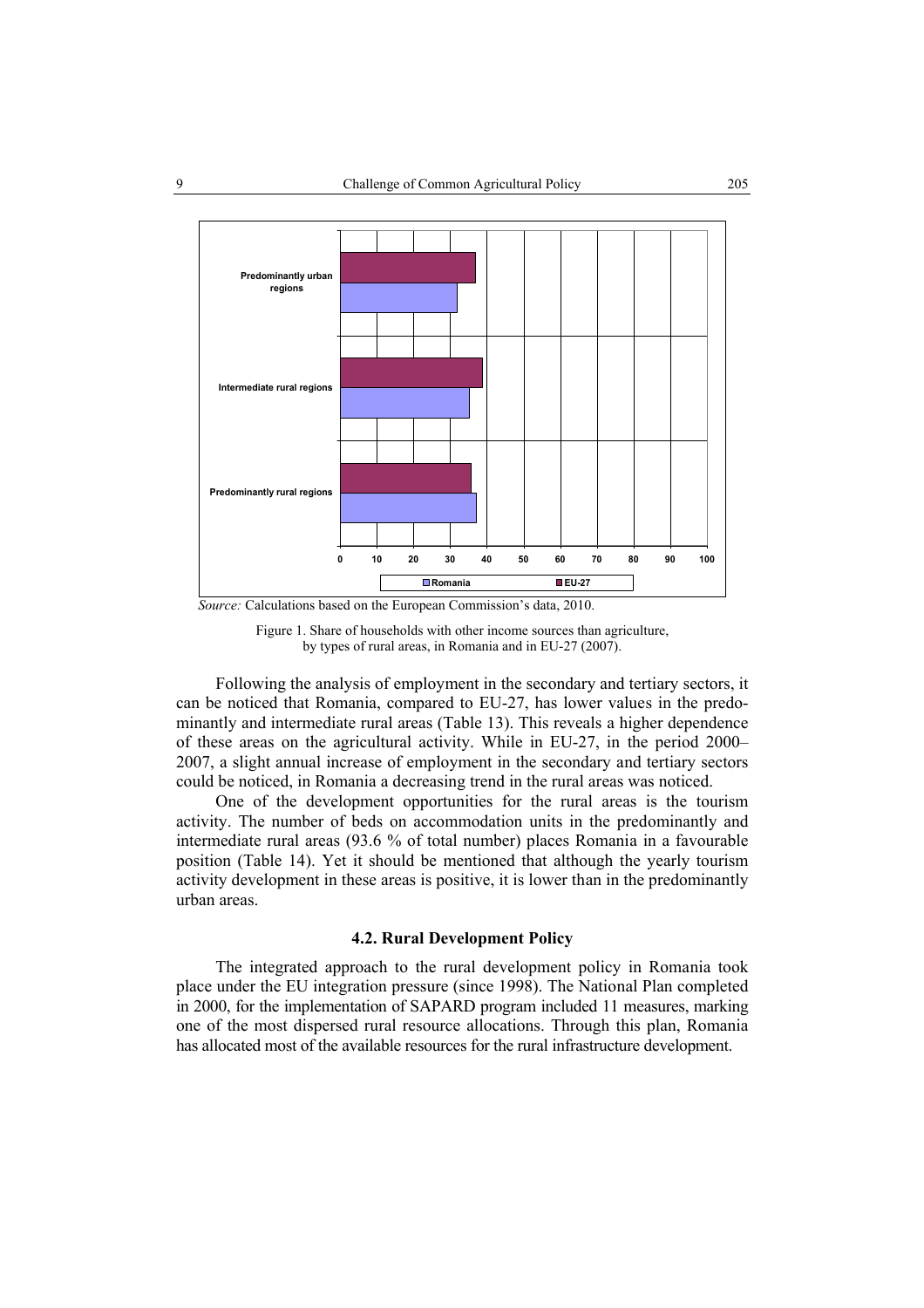| Type of area                   | Romania                                                                     |                                               | EU-27                                                                       |                                               |  |
|--------------------------------|-----------------------------------------------------------------------------|-----------------------------------------------|-----------------------------------------------------------------------------|-----------------------------------------------|--|
|                                | Share of population<br>employed in the<br>secondary and<br>tertiary sectors | Annual<br>employment<br>growth rate<br>$(\%)$ | Share of population<br>employed in the<br>secondary and<br>tertiary sectors | Annual<br>employment<br>growth rate<br>$(\%)$ |  |
| Predominantly<br>rural regions | 61.1                                                                        | $-1.1$                                        | 85.8                                                                        | 0.8                                           |  |
| Intermediate rural<br>regions  | 70.4                                                                        | $-0.6$                                        | 93.7                                                                        | 1.1                                           |  |
| Predominantly<br>urban regions | 98.9                                                                        | 3.0                                           | 98.6                                                                        | 1.3                                           |  |
| Total                          | 69.7                                                                        | $-0.4$                                        | 94.2                                                                        |                                               |  |

*Table 13*  Employment in the secondary and tertiary sectors, by types of areas, in Romania and in EU-27

*Source:* According to the European Commission's data, 2010.

*Table 14*  Tourism activity indicators by types of areas, in Romania and in EU-27

| Type of area                | Romania                                                                                   |     | EU-27                                            |                                        |  |
|-----------------------------|-------------------------------------------------------------------------------------------|-----|--------------------------------------------------|----------------------------------------|--|
|                             | <b>Share of</b><br>Yearly<br>growth rate<br>accommodation<br>(% per year)<br>beds $(\% )$ |     | <b>Share of</b><br>accommodation<br>beds $(\% )$ | Yearly<br>growth rate<br>$%$ per year) |  |
| Predominantly rural regions | 26.1                                                                                      | 0.1 | 33.5                                             |                                        |  |
| Intermediate rural regions  | 67.5                                                                                      | 1.2 | 42.5                                             | 1.7                                    |  |
| Predominantly urban regions | 13.6<br>6.4                                                                               |     | 24.0                                             | 2.8                                    |  |
| Total                       | 294210                                                                                    |     | 27362606                                         | 1.8                                    |  |

*Source:* According to the European Commission's data, 2010.

The same tendency is noticed in the National Rural Development Plan 2007– 2013, under implementation, in which a significant number of measures (21) were proposed for funding with the following distribution of funds by the four axes: Axis  $1 - 39.6\%$ , Axis  $3 - 24.7\%$  and Axis  $2 - 23.5\%$ . In Romania, the situation is different from that in EU-27, as the most significant funds were allocated to Axis 2 (44.5%) and Axis 3 received the least funding (13.3%).

At the end of the year 2009, the share of declared expenditures indicated a difficult situation for Romania, which had spent 626 million in total, representing 7.70% of the planned expenditures<sup>1</sup>. Compared to EU-27, the declared expenditures

 $\frac{1}{1}$  $1$  According to Agrimedia (www.agrimedia.ro/8/archives/08-2011/1.html), the "Agency for Payments for Rural Development and Fisheries (APRDF) had effectively paid, until August 24 2011, an amount of 2.52 billion euro from the funds allocated through the National Rural Development Program 2007–2013 (NRDP). Besides this, Romania also absorbed 561 million euro, representing the advance payments granted by the European Commission at the moment of the initiation of the National Rural Development Program. By cumulating the advance and effected payments, it results a total amount of over 3 billion euro attracted by Romania through NRDP, which represents an absorption level of the EU funds that exceeds 30% of the total available funds for rural development".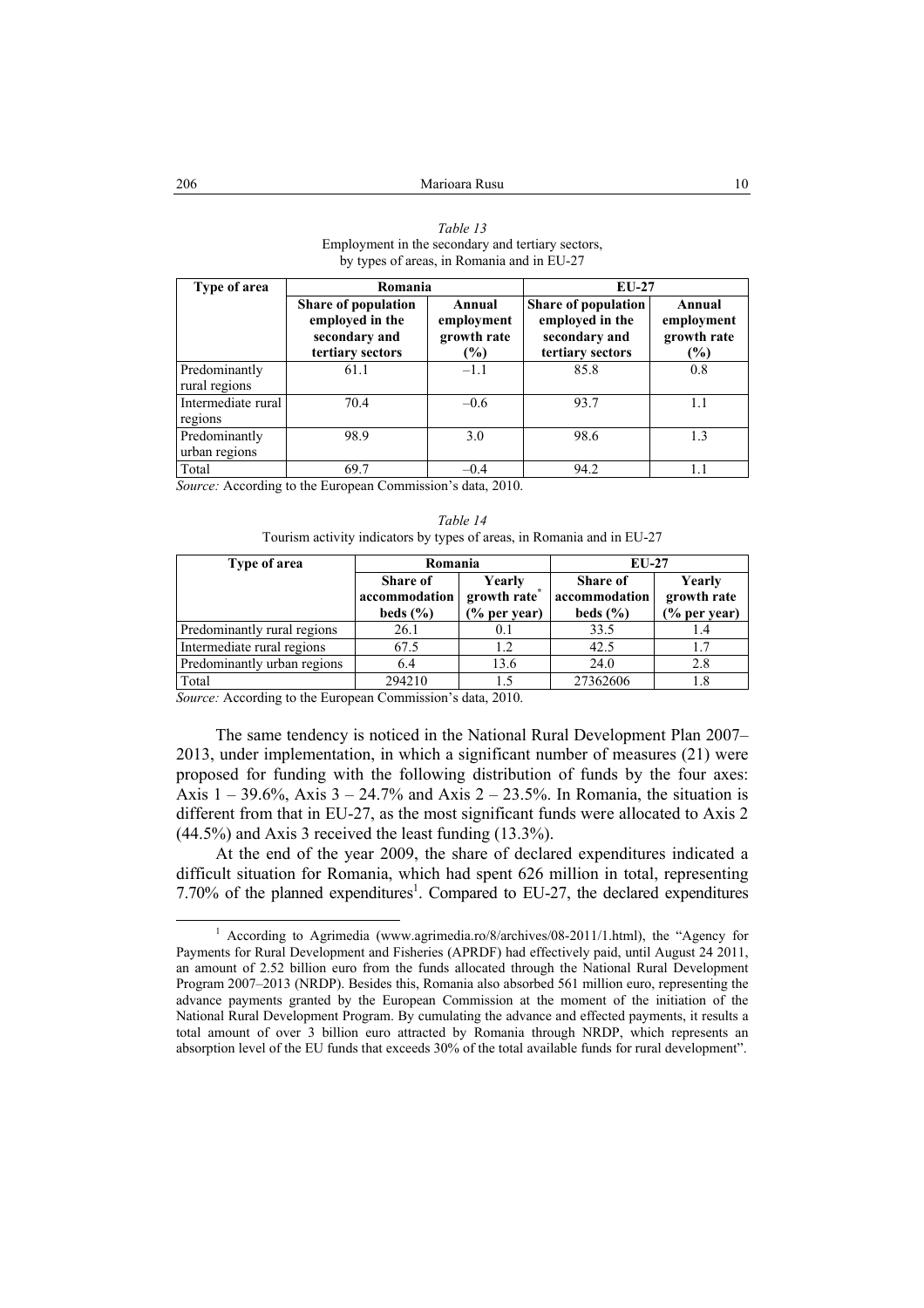were almost three times lower: the distribution of expenditures by the three axes reveals that 2.70% of funds were spent under Axis 2, 1.80% under Axis 1 and 0.20% under Axis 3. The same hierarchy is noticed in EU-27.



*Source:* Calculations based on the European Commission's data, 2010.





*Source:* Calculations based on the European Commission's data, 2010.

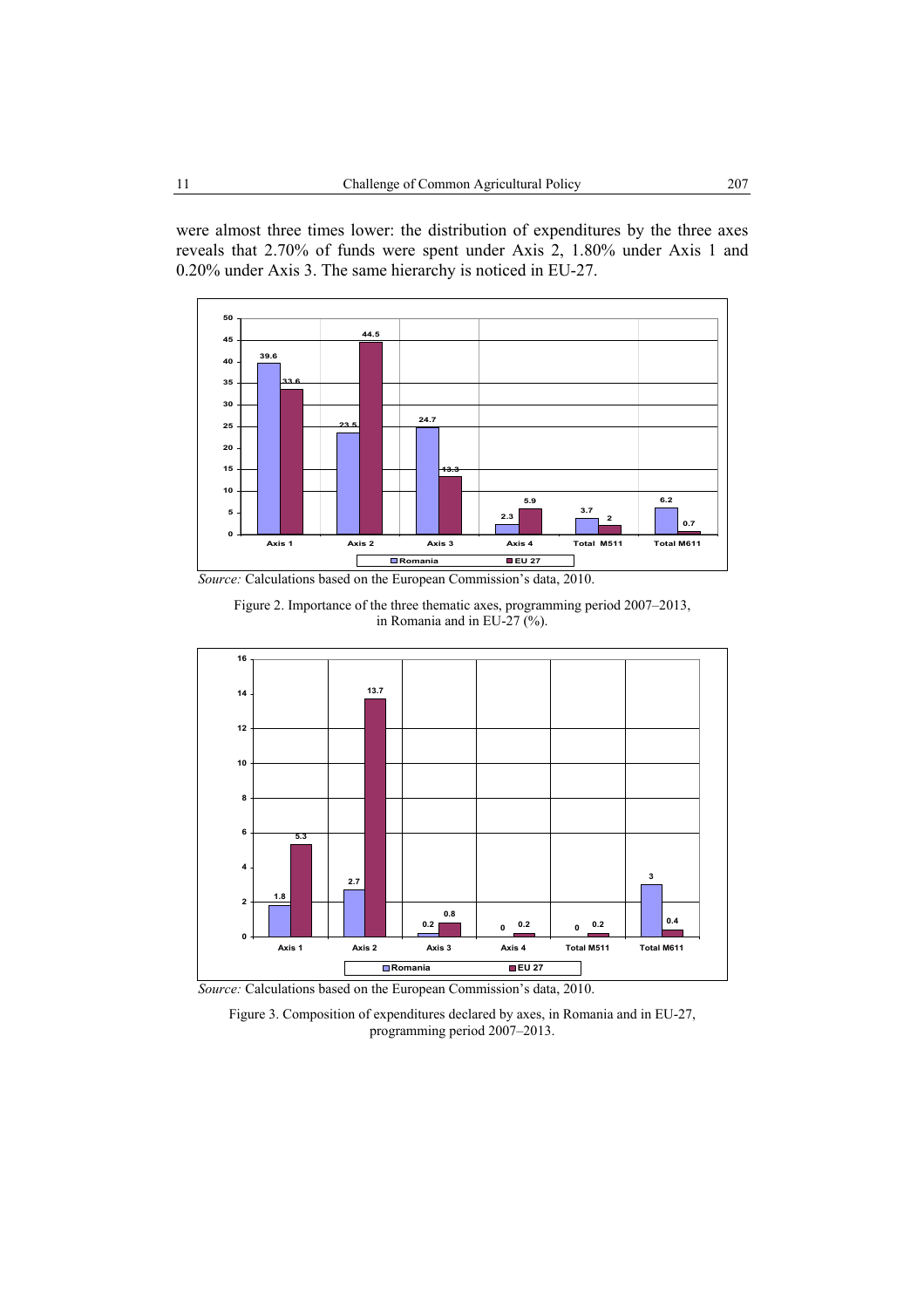| 208 | Marioara Rusu |  |
|-----|---------------|--|
|     |               |  |

The analysis of declared expenditures until the end of 2009 reveals a different hierarchy from the planned hierarchy. The following measures have the highest share of declared expenditures: agro-environmental payments (1.50%), modernization of farms (1.20%) and support to the less-favoured mountain areas (0.90%).

| Table 15                                                                         |
|----------------------------------------------------------------------------------|
| The main rural development measures in the programming period 2007–2013, Romania |

| Code of |                                                         | <b>Allocated</b> | Share in      |
|---------|---------------------------------------------------------|------------------|---------------|
| measure | <b>Measure</b>                                          | funds (euro)     | total $(\% )$ |
| 322     | Village renewal and development                         | 1256102105       | 15.50         |
| 123     | Adding value to agricultural and forestry products      | 874145927        | 10.80         |
| 214     | Agri-environmental payments                             | 817054711        | 10.10         |
| 121     | Modernization of agricultural farms                     | 816404482        | 10.00         |
| 211     | Natural handicap payments to farmers in mountain areas  | 498358726        | 6.10          |
| 313     | Encouragement of tourism activities                     | 435378219        | 5.40          |
|         | Payments to farmers in areas with handicaps, other than |                  |               |
| 212     | mountain areas                                          | 404328778        | 5.00          |
| 125     | Infrastructure                                          | 386597453        | 4.80          |
| 141     | Semi-subsistence farming                                | 380861912        | 4.70          |
| 312     | Support for the creation and development of enterprises | 316118102        | 3.90          |

*Source:* Calculations based on the European Commission's data, 2010.

The strategic approach implemented in the current period under NRDP had a positive impact, as Romania made significant efforts to develop strategies so as to match the interventions with the proposed objectives. However, certain inadvertences existed in the programming process, as well as a lack of capacity to use the rural development funds (although the final expenditures for the period 2007–2013 are not known yet). In this respect, the system structured by axes provided a general guarantee for the allocation of resources for the proposed objectives, which was based on a simplified intervention rationale, and maybe misleading, as sometimes a single measure served more than one objective.

However, significant steps have been made for a better targeting of resources, progress monitoring and evaluation of results. A learning process is under way, which undoubtedly will yield good results in the next period.

#### **5. CONCLUSION**

Having in view the number and severity of problems that the rural area is facing as well as the low absorption level of the allocated EU funds up to the present moment, in our opinion, the main challenges with regard to the post-2013 rural development policy are the following:

 The need to identify and accurately hierarchize the rural development priorities represents an important challenge for Romania: on one hand the number and severity of problems in the Romanian rural area must be taken into consideration,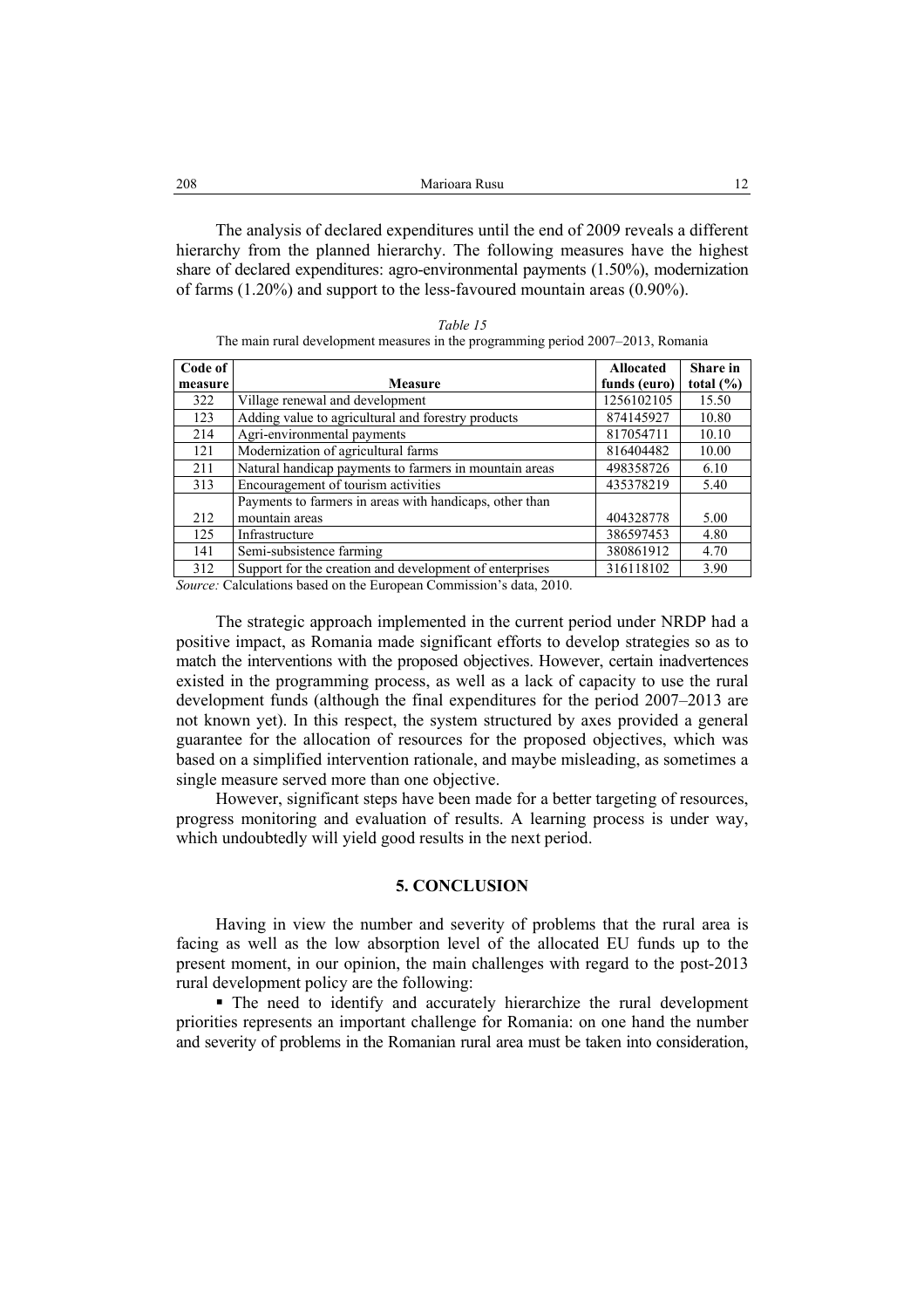and on the other hand the relatively poor experience in the implementation of rural development plans can lead to the dispersion of support to a great number of measures and thus, to the diminution of the general efficiency of the future program;

• The conjugated evaluation of the implementation constraints presupposes taking into consideration, for the future rural policy, the following aspects with regard to accessibility: eligibility conditions, intensity of Community intervention and intensity of institutional functionality. All these aspects finally determine the absorption of the EU funds. In the field of rural development, for Romania, the Community pressure was much higher than for the Old Member States, due to the lack of experience in rural development and institutional construction programming and management, in the first place;

 The evaluation of compatibility between the measures proposed at EU level and the real needs of rural Romania is also a challenge. We must see whether the Community menu contains those measures that can contribute to the correction of rural problems and then to identify to what extent these measures can be applied under their current form. The rural development measures are different with regard to both the complexity of eligibility criteria and the intensity of Community intervention;

 The accurate definition of the object of intervention and the establishment of the value of intervention are as important as the establishment of priorities. In the new Commission proposal, the rural development policy is characterized by an increased flexibility, the member states having the possibility to exercise their own options within certain agreed limits. A diminution of the rural development menu under the aspect of measures in its componency can be noticed. Considering the structural differences existing between the rural sector from Romania and from the EU-27, the flexibility could represent a key to a more efficient rural development policy.

The experience acquired by Romania in the pre-accession and post-accession period will become an important benchmark so that in the future Romania should not repeat the same mistakes and the rural development policy should reach the proposed objectives.

#### **REFERENCES**

- 1. Chambon, N. and Sofia fernadez, (2010), How to Reform CAP to Improve Agriculture Contribution to the Europe 2020 Strategy?, Madrid.
- 2. European Commision,(2011), Agriculture in the EU Statistical and Economic Information. Report 2010, EC – Directorate General for Agriculture and Rural Development.
- 3. European Commision, (2010), Situation and Prospects for EU Agriculture and Rural Areas, EC Directorate General for Agriculture and Rural Development, http://ec.europa.eu.
- 4. Ghinea, C., (2009), Two Extreme Don't Make One Right. Romania and the Reform of the CAP of EU, CRPE.
- 5. Mantino, F., (2010), The Reform of EU Rural Development Policy and the Challenges Ahead, Notre Europe, October, www.notre-europe.eu.